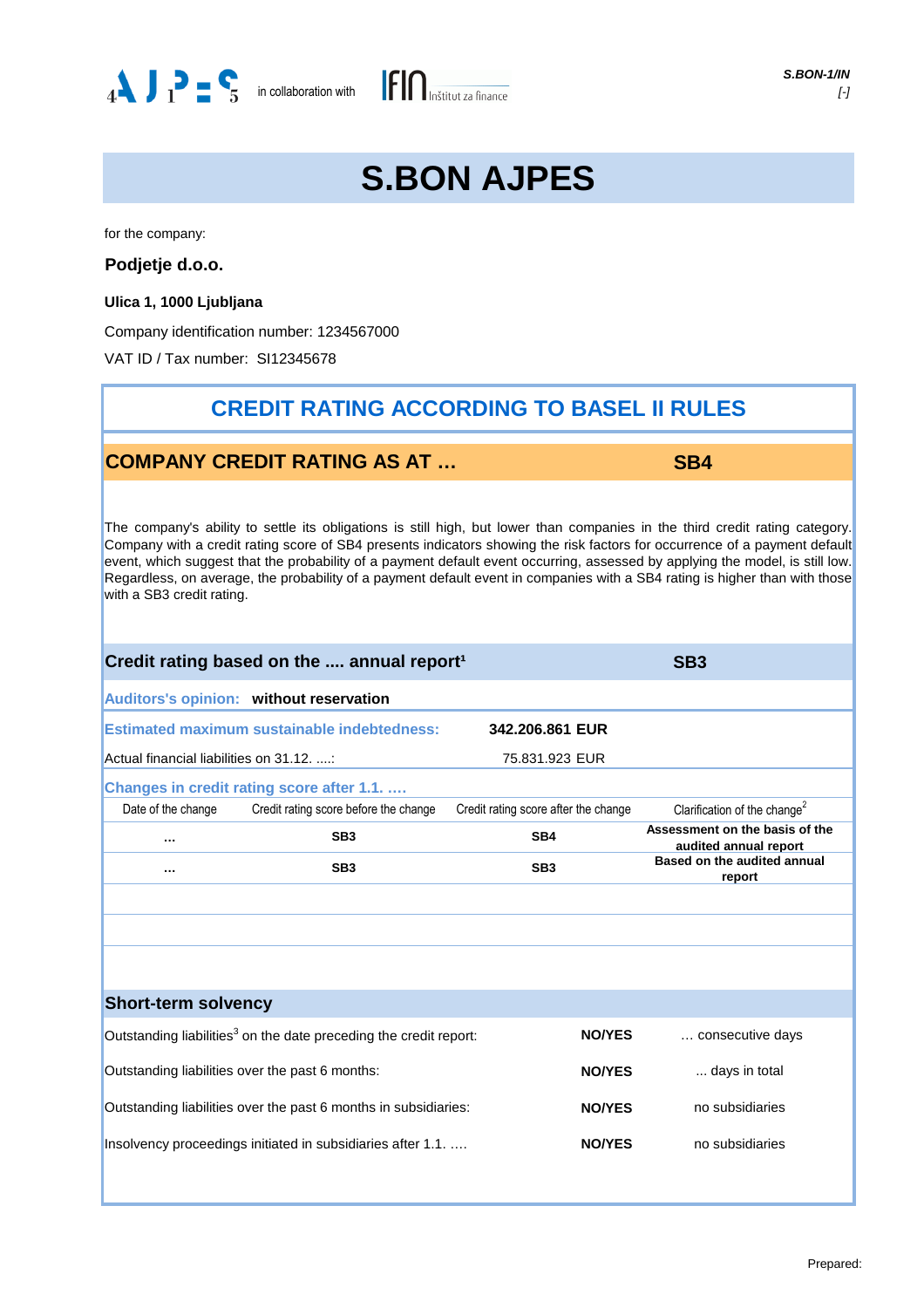

### **S.BON-1/IN** [-]

### **Legal Circumstances**

**Date of the change Clarification of the change**

### **GENERAL DESCRIPTION OF THE S.BON AJPES MODEL**

**S.BON AJPES credit rating model** is based on a statistical analysis of the financial statements and occurrence of payment default events for the entire population of Slovenian business entities over a longer period of time. Credit rating assessment complies with Basel II banking regulation. For each business entity is a measure of the overall probability payment default over a period of 12 months after the date of the financial statements of the entity. **Payment default event** is defined as the occurrence of at least one of the following events: initiation of bankruptcy, compulsory composition or compulsory liquidation. Transaction accounts blocks and court notices issued for a business entity and its subsidiaries, data and information from the audited annual reports and auditors' opinions are taken into account when updating credit rating during the year or after credit rating scores have been assigned based on the annual report. **S.BON AJPES credit rating scale** classifies Slovenian business entities in 10 grades with ratings from SB1 to SB10, with SB1 as the highest score on the credit rating scale. Special credit rating SB10d is assigned to business entities to which payment default event has actually occurred. A more detailed description of the S.BON AJPES credit rating model is available on the website of AJPES (www.ajpes.si/Bonitetne storitve).

### **ESTIMATED MAXIMUM SUSTAINABLE INDEBTEDNESS**

**The estimated maximum sustainable indebtedness** complements the information on the credit rating. The credit rating is based on the estimated probability of default event, but does not give information about size of the business entity. The credit rating is complemented with the estimated maximum sustainable indebtedness which is expressed in absolute value and thus reflects the financial strength of the business entity .

The estimated maximum sustainable indebtedness is calculated on the basis of publicly available financial statements of a business entity, except for entities in certain sub-activities of the financial sector, where due to the speciality of their activities is not calculated. It may vary during the year, taking into account the risk of payment default, estimated with S.BON AJPES credit rating model, as well as between the years due to changes in business results or balance sheet structure. Methodology considers several factors including the ability of repayment of financial liabilities based on the generated cash flow from operations, capitalization and assets of a business entity. Known financial liabilities are taken into account, without any off-balance sheet records (guarantees, etc.). Financial liabilities to shareholders or other related parties are treated as any other financial liabilities. The maximum sustainable indebtedness of business entity is 0 in the case of negative equity capital.

<sup>&</sup>lt;sup>1</sup> Credit rating score based on unaudited financial statements for the year ..... Company is obliged to submit audited financial statements for the year .... according to Article 57 of the Companies Act (ZGD-1). Auditor's opinion is considered for recalculated credit rating score during the year.

<sup>2</sup> Clarification of the change of credit rating score:

<sup>-</sup> occurrence of a payment default event in the company and/or group: initiation of bankruptcy, compulsory composition or compulsory liquidation procedure.

<sup>-</sup> deterioration of the company/group short-term solvency status: inability to pay court-enforced and tax-authority debt collection by seizure of funds on transaction accounts, bill of exchange protest etc.

<sup>-</sup> based on the auditor's opinion

<sup>&</sup>lt;sup>3</sup> Outstanding liabilities in accordance with the Tax Procedure Act and Enforcement and Securing of Civil Claims Act.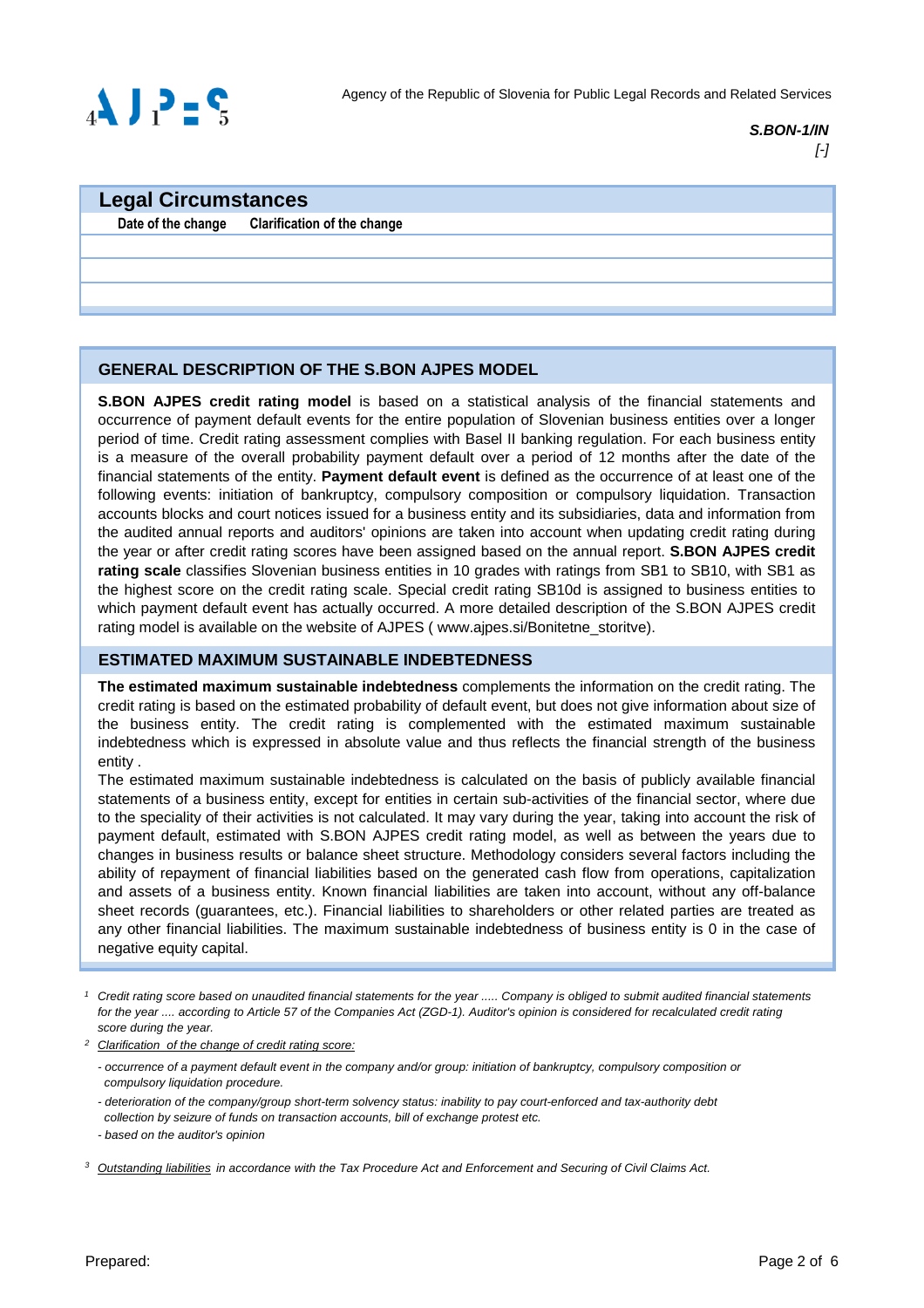

#### **S.BON-1/IN**  $[-]$

### **A. KEY DATA OF THE COMPANY**

| Company name                                           | Podjetje d.o.o.                                                                                         |
|--------------------------------------------------------|---------------------------------------------------------------------------------------------------------|
| Address                                                | Ulica 1, 1000 Ljubljana                                                                                 |
| Web address                                            | www.podjetje.si                                                                                         |
| Date of registration with the registering<br>authority |                                                                                                         |
| Company identification number                          | 1234567000                                                                                              |
| VAT ID/Tax Number                                      | SI12345678                                                                                              |
| Accounts opened in Slovenia <sup>4</sup>               | SI56 0000 0000 0000 000 (Banka d.d.)                                                                    |
| Accounts opened abroad <sup>4</sup>                    | DE00000000000000000000, BIC: , BANK A, NEMČIJA<br>IT00000000000000000000000000, BIC: , BANCA B, ITALIJA |
| Holder of management system<br>certificates            | ISO 9001 (SIQ)                                                                                          |
| Founders <sup>5</sup>                                  | Družba d.d., Janez Direktor                                                                             |
| Representatives                                        | <b>Janez Direktor</b>                                                                                   |
| Company categorization                                 | joint stock company, subsidiary company within the parent company group of companies                    |
| Size <sup>6</sup>                                      | large                                                                                                   |
| Main activity                                          | - activity indicated in the annual report)                                                              |
| Number of companies engaged in activity                | 317                                                                                                     |
| Share capital                                          | 1.572.984 EUR                                                                                           |
| Number of employees in                                 | 501                                                                                                     |
| Share of net sales in the activity in                  | 12,25%                                                                                                  |
| Months in operation in                                 | 12                                                                                                      |

4 Including accounts designated T, F, X and Y from the transaction accounts register; foregin accounts - source FURS (Financial Administration of RS).

<sup>5</sup>If there are more than seven founders or representatives, the names are available in the ePRS application on www.ajpes.si.

 $6$  The company size is determined according to Article 55 of the Companies Act.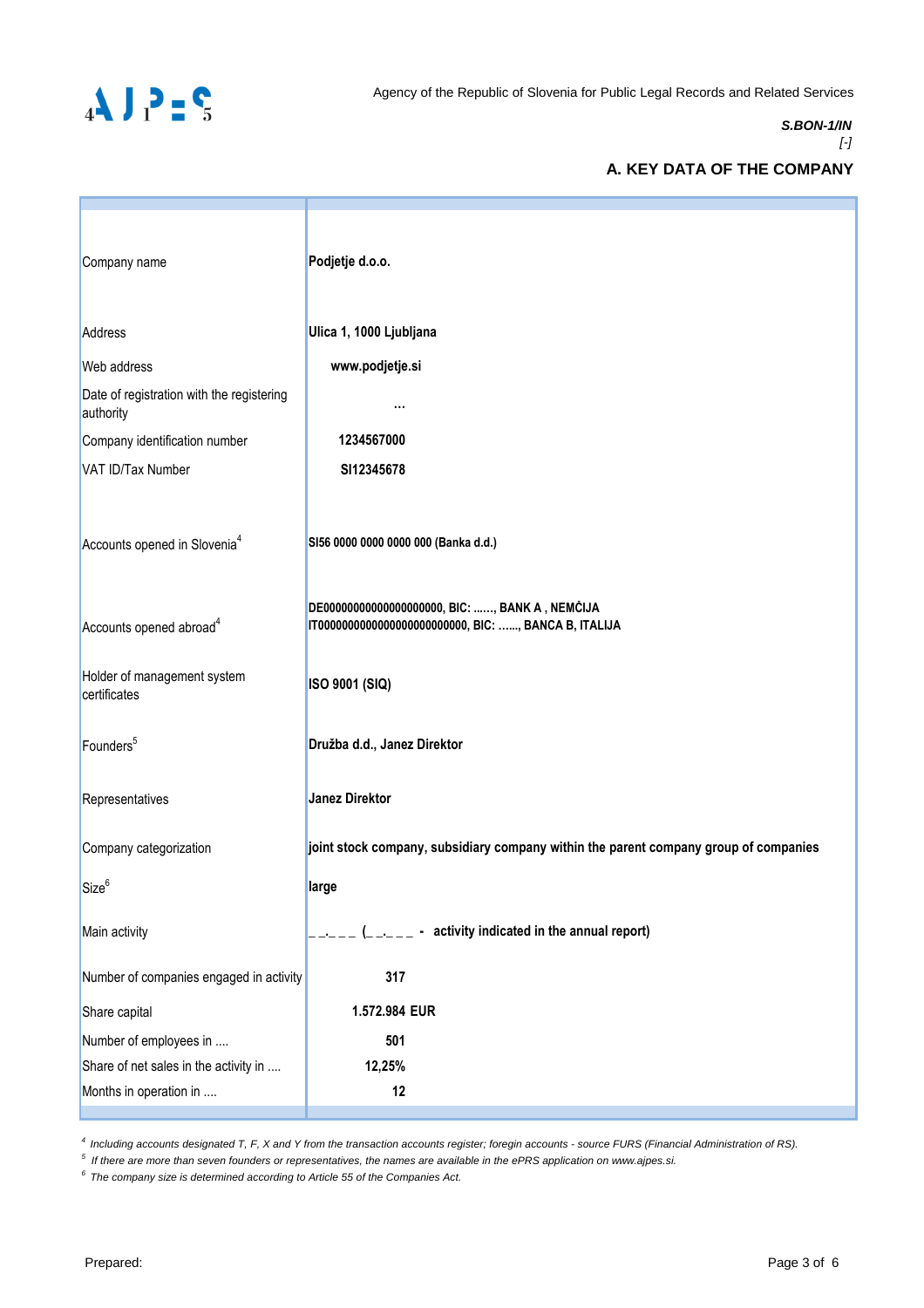

### **S.BON-1/IN**

### [-]

### **B. DATA AND INDICATORS FOR ....**

**Podjetje d.o.o.**

| I. INDICATORS OF SIZE AND EFFICIENCY (in EUR) |                                 | <b>COMPANY</b> | <b>ACTIVITY</b> |  |
|-----------------------------------------------|---------------------------------|----------------|-----------------|--|
|                                               | Assets                          | 98.430.586     | 789.671.220     |  |
| 2.                                            | Equity capital                  | 10.020.910     | 346.664.631     |  |
| 3.                                            | <b>Total liabilities</b>        | 88.409.676     | 443.006.589     |  |
| 4.                                            | Revenues                        | 192.542.337    | 1.576.488.100   |  |
| 5.                                            | Net sales                       | 191.604.417    | 1.566.485.534   |  |
| 6.                                            | Added value or loss of wealth   | 30.487.885     | 199.409.975     |  |
| 7.                                            | Operating profit or loss (EBIT) | 10.014.979     | 58.365.412      |  |
| 8.                                            | Operating cash flow (EBITDA)    | 11.152.037     | 77.668.742      |  |
| 9.                                            | Net profit or net loss          | 7.952.635      | 45.952.906      |  |
| 10.                                           | Accumulated profit or loss      | 8.290.628      | 202.711.600     |  |
| 11.                                           | Number of employees             | 501            | 2.702           |  |

|     | II. INDICATORS OF FINANCIAL STABILITY AND BUSINESS<br><b>PERFORMANCE</b>                                                                                                                      | <b>COMPANY</b> | <b>ACTIVITY</b> |
|-----|-----------------------------------------------------------------------------------------------------------------------------------------------------------------------------------------------|----------------|-----------------|
| 1.  | Net return on equity (net profit or net loss / average equity)                                                                                                                                | 0,789          | 0,142           |
| 2.  | Net return on assets (net profit or net loss / average assets)                                                                                                                                | 0,103          | 0,062           |
| 3.  | Profit margin (net profit or net loss / revenues)                                                                                                                                             | 0,041          | 0,029           |
| 4.  | Overall efficiency (revenues / expenses)                                                                                                                                                      | 1,05           | 1,04            |
| 5.  | Operating efficiency (operating revenues / operating expenses)                                                                                                                                | 1,13           | 1,11            |
| 6.  | Ratio of EBITDA to financial liabilities                                                                                                                                                      | 0,004          | 0,976           |
| 7.  | Share of total liabilities in sources of funding, as a %                                                                                                                                      | 89,8           | 56,1            |
| 8.  | Share of short-term financing, as a %                                                                                                                                                         | 81,2           | 48,6            |
| 9.  | Share of cash in total assets, as a %                                                                                                                                                         | 2,8            | 7,0             |
| 10. | Long-term coverage of non-current assets and inventories (equity and non-<br>current accured expenses and deferred revenues + non-current liabilities / non-<br>current assets + inventories) | 0,253          | 0,921           |
| 11. | Share of current assets decreased by current liabilities in assets, as a %                                                                                                                    | $-(1,6)$       | 18,1            |
| 12. | Added value / loss of wealth per emloyee, in EUR                                                                                                                                              | 60.812         | 73.790          |
| 13. | Average monthly cost of labour per employee, in EUR                                                                                                                                           | 3.214          | 3.754           |
| 14. | Average monthly salary per employee, in EUR                                                                                                                                                   | 2.639          | 2.953           |

### **Data are audited. Auditor's opinion: without reservation. Audited by: FIRMA d.o.o.**

Source: Financial statements for the year ….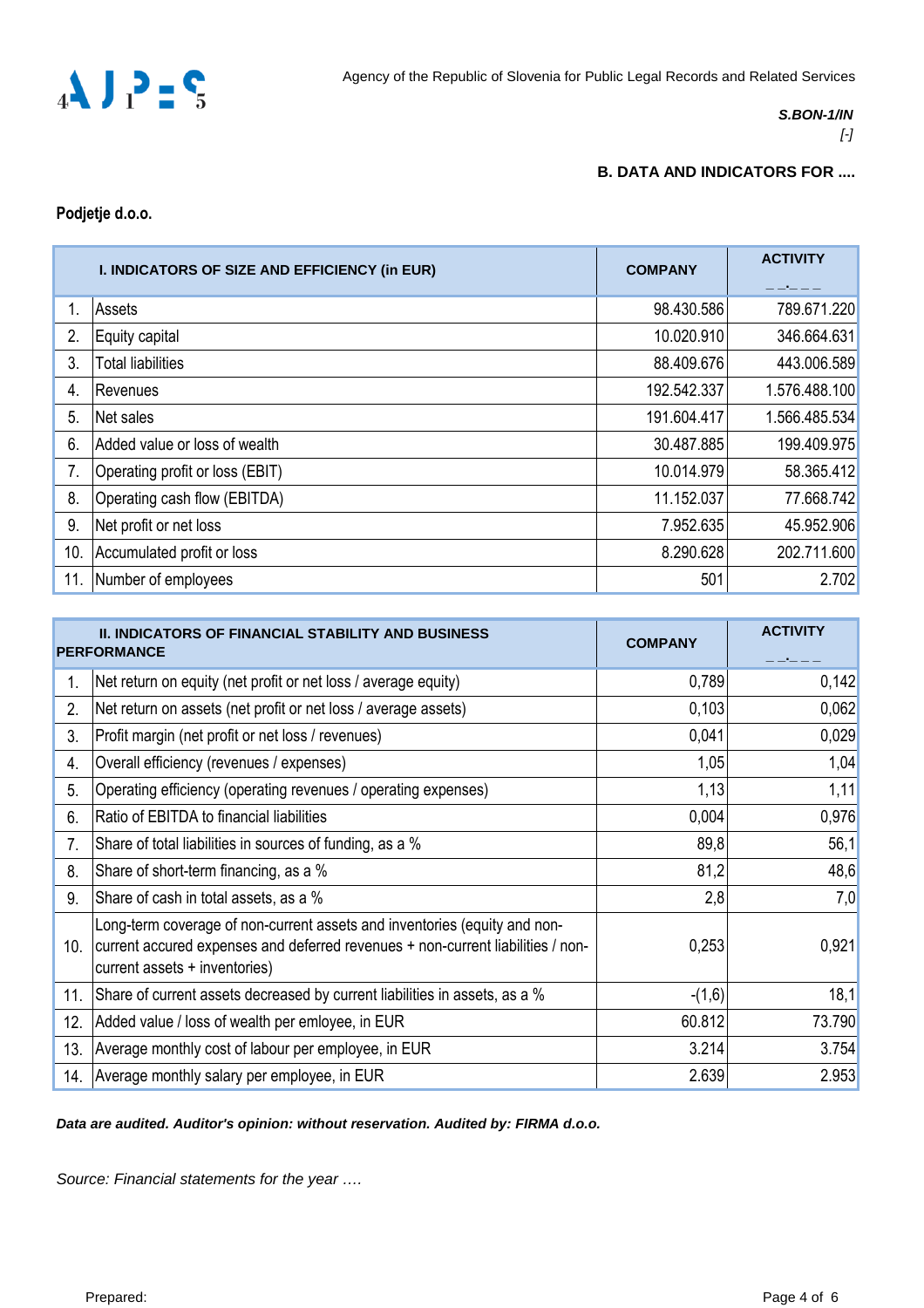

### **S.BON-1/IN**

 $\left[ \cdot \right]$ 

### **C. RISK FACTORS**

| <b>ALL COMPANIES</b><br><b>Percentile</b><br>Mean value - indicator<br><b>COMPANY</b><br><b>RISK FACTORS / INDICATORS</b><br>median<br>range, as a %<br>Profitability and cash flows<br>Net return on assets<br>0,103<br>0.006<br>84,5<br>1.<br>2.<br>Cash flow to assets ratio, as a %<br>11.7<br>74,3<br>4,1<br>3.<br>Profit margin (net profit or net loss / revenues)<br>0.041<br>0.010<br>70,5<br>Overall efficiency<br>69,1<br>4.<br>1.05<br>1.01<br><b>Indebtedness</b><br>Revenues to current liabilities ratio, as a %<br>58,5<br>5.<br>319,6<br>242,1<br>Current and non-current liabilities to assets ratio, as a %<br>6.<br>81.3<br>58,5<br>69,1<br>74,2<br>7.<br>Total liabilities to tangible assets ratio, as a %<br>89.8<br>62,0<br>Share of total liabilities in sources of funding, as a %<br>8.<br>89.8<br>61.2<br>75,2<br>9.<br>Interest coverage indicator<br>16.893<br>1.969<br>73,5<br>Liquidity<br>Share of cash in total assets, as a %<br>46,7<br>10.<br>2.8<br>3,6<br>Current operating liabilities to revenues ratio, as a %<br>11.<br>41,5<br>22,8<br>68,6<br>Cash and current operating receivables to current operating<br>12.<br>liabilities ratio, as a %<br>52,9<br>124,9<br>23,5<br>Current liquidity coefficient<br>41.6<br>13.<br>1.150<br>1,353<br><b>Activity</b><br>Current operating liabilities turnover<br>2.691<br>55,2<br>14.<br>2.000<br>Ratio of current liabilities to cost of produtcs and services sold<br>0,332<br>55,3<br>0,000<br>15.<br>Ratio of net operating assets to assets, as a %<br>6.1<br>37,9<br>16.<br>$-(1,6)$<br>Ratio of net sales revenue to assets<br>2,476<br>0,870<br>83,6<br>17.<br>18.<br>Coefficient of operating assets turnover<br>67,6<br>3.04<br>1,91<br>Productivity<br>90,3<br>60.812<br>22.830<br>19. Added value / loss of wealth per employee, in EUR |  | Podjetje d.o.o. |  |  |  |  |
|------------------------------------------------------------------------------------------------------------------------------------------------------------------------------------------------------------------------------------------------------------------------------------------------------------------------------------------------------------------------------------------------------------------------------------------------------------------------------------------------------------------------------------------------------------------------------------------------------------------------------------------------------------------------------------------------------------------------------------------------------------------------------------------------------------------------------------------------------------------------------------------------------------------------------------------------------------------------------------------------------------------------------------------------------------------------------------------------------------------------------------------------------------------------------------------------------------------------------------------------------------------------------------------------------------------------------------------------------------------------------------------------------------------------------------------------------------------------------------------------------------------------------------------------------------------------------------------------------------------------------------------------------------------------------------------------------------------------------------------------------------------------------------------------------------------------------------------|--|-----------------|--|--|--|--|
|                                                                                                                                                                                                                                                                                                                                                                                                                                                                                                                                                                                                                                                                                                                                                                                                                                                                                                                                                                                                                                                                                                                                                                                                                                                                                                                                                                                                                                                                                                                                                                                                                                                                                                                                                                                                                                          |  |                 |  |  |  |  |
|                                                                                                                                                                                                                                                                                                                                                                                                                                                                                                                                                                                                                                                                                                                                                                                                                                                                                                                                                                                                                                                                                                                                                                                                                                                                                                                                                                                                                                                                                                                                                                                                                                                                                                                                                                                                                                          |  |                 |  |  |  |  |
|                                                                                                                                                                                                                                                                                                                                                                                                                                                                                                                                                                                                                                                                                                                                                                                                                                                                                                                                                                                                                                                                                                                                                                                                                                                                                                                                                                                                                                                                                                                                                                                                                                                                                                                                                                                                                                          |  |                 |  |  |  |  |
|                                                                                                                                                                                                                                                                                                                                                                                                                                                                                                                                                                                                                                                                                                                                                                                                                                                                                                                                                                                                                                                                                                                                                                                                                                                                                                                                                                                                                                                                                                                                                                                                                                                                                                                                                                                                                                          |  |                 |  |  |  |  |
|                                                                                                                                                                                                                                                                                                                                                                                                                                                                                                                                                                                                                                                                                                                                                                                                                                                                                                                                                                                                                                                                                                                                                                                                                                                                                                                                                                                                                                                                                                                                                                                                                                                                                                                                                                                                                                          |  |                 |  |  |  |  |
|                                                                                                                                                                                                                                                                                                                                                                                                                                                                                                                                                                                                                                                                                                                                                                                                                                                                                                                                                                                                                                                                                                                                                                                                                                                                                                                                                                                                                                                                                                                                                                                                                                                                                                                                                                                                                                          |  |                 |  |  |  |  |
|                                                                                                                                                                                                                                                                                                                                                                                                                                                                                                                                                                                                                                                                                                                                                                                                                                                                                                                                                                                                                                                                                                                                                                                                                                                                                                                                                                                                                                                                                                                                                                                                                                                                                                                                                                                                                                          |  |                 |  |  |  |  |
|                                                                                                                                                                                                                                                                                                                                                                                                                                                                                                                                                                                                                                                                                                                                                                                                                                                                                                                                                                                                                                                                                                                                                                                                                                                                                                                                                                                                                                                                                                                                                                                                                                                                                                                                                                                                                                          |  |                 |  |  |  |  |
|                                                                                                                                                                                                                                                                                                                                                                                                                                                                                                                                                                                                                                                                                                                                                                                                                                                                                                                                                                                                                                                                                                                                                                                                                                                                                                                                                                                                                                                                                                                                                                                                                                                                                                                                                                                                                                          |  |                 |  |  |  |  |
|                                                                                                                                                                                                                                                                                                                                                                                                                                                                                                                                                                                                                                                                                                                                                                                                                                                                                                                                                                                                                                                                                                                                                                                                                                                                                                                                                                                                                                                                                                                                                                                                                                                                                                                                                                                                                                          |  |                 |  |  |  |  |
|                                                                                                                                                                                                                                                                                                                                                                                                                                                                                                                                                                                                                                                                                                                                                                                                                                                                                                                                                                                                                                                                                                                                                                                                                                                                                                                                                                                                                                                                                                                                                                                                                                                                                                                                                                                                                                          |  |                 |  |  |  |  |
|                                                                                                                                                                                                                                                                                                                                                                                                                                                                                                                                                                                                                                                                                                                                                                                                                                                                                                                                                                                                                                                                                                                                                                                                                                                                                                                                                                                                                                                                                                                                                                                                                                                                                                                                                                                                                                          |  |                 |  |  |  |  |
|                                                                                                                                                                                                                                                                                                                                                                                                                                                                                                                                                                                                                                                                                                                                                                                                                                                                                                                                                                                                                                                                                                                                                                                                                                                                                                                                                                                                                                                                                                                                                                                                                                                                                                                                                                                                                                          |  |                 |  |  |  |  |
|                                                                                                                                                                                                                                                                                                                                                                                                                                                                                                                                                                                                                                                                                                                                                                                                                                                                                                                                                                                                                                                                                                                                                                                                                                                                                                                                                                                                                                                                                                                                                                                                                                                                                                                                                                                                                                          |  |                 |  |  |  |  |
|                                                                                                                                                                                                                                                                                                                                                                                                                                                                                                                                                                                                                                                                                                                                                                                                                                                                                                                                                                                                                                                                                                                                                                                                                                                                                                                                                                                                                                                                                                                                                                                                                                                                                                                                                                                                                                          |  |                 |  |  |  |  |
|                                                                                                                                                                                                                                                                                                                                                                                                                                                                                                                                                                                                                                                                                                                                                                                                                                                                                                                                                                                                                                                                                                                                                                                                                                                                                                                                                                                                                                                                                                                                                                                                                                                                                                                                                                                                                                          |  |                 |  |  |  |  |
|                                                                                                                                                                                                                                                                                                                                                                                                                                                                                                                                                                                                                                                                                                                                                                                                                                                                                                                                                                                                                                                                                                                                                                                                                                                                                                                                                                                                                                                                                                                                                                                                                                                                                                                                                                                                                                          |  |                 |  |  |  |  |
|                                                                                                                                                                                                                                                                                                                                                                                                                                                                                                                                                                                                                                                                                                                                                                                                                                                                                                                                                                                                                                                                                                                                                                                                                                                                                                                                                                                                                                                                                                                                                                                                                                                                                                                                                                                                                                          |  |                 |  |  |  |  |
|                                                                                                                                                                                                                                                                                                                                                                                                                                                                                                                                                                                                                                                                                                                                                                                                                                                                                                                                                                                                                                                                                                                                                                                                                                                                                                                                                                                                                                                                                                                                                                                                                                                                                                                                                                                                                                          |  |                 |  |  |  |  |
|                                                                                                                                                                                                                                                                                                                                                                                                                                                                                                                                                                                                                                                                                                                                                                                                                                                                                                                                                                                                                                                                                                                                                                                                                                                                                                                                                                                                                                                                                                                                                                                                                                                                                                                                                                                                                                          |  |                 |  |  |  |  |
|                                                                                                                                                                                                                                                                                                                                                                                                                                                                                                                                                                                                                                                                                                                                                                                                                                                                                                                                                                                                                                                                                                                                                                                                                                                                                                                                                                                                                                                                                                                                                                                                                                                                                                                                                                                                                                          |  |                 |  |  |  |  |
|                                                                                                                                                                                                                                                                                                                                                                                                                                                                                                                                                                                                                                                                                                                                                                                                                                                                                                                                                                                                                                                                                                                                                                                                                                                                                                                                                                                                                                                                                                                                                                                                                                                                                                                                                                                                                                          |  |                 |  |  |  |  |
|                                                                                                                                                                                                                                                                                                                                                                                                                                                                                                                                                                                                                                                                                                                                                                                                                                                                                                                                                                                                                                                                                                                                                                                                                                                                                                                                                                                                                                                                                                                                                                                                                                                                                                                                                                                                                                          |  |                 |  |  |  |  |
|                                                                                                                                                                                                                                                                                                                                                                                                                                                                                                                                                                                                                                                                                                                                                                                                                                                                                                                                                                                                                                                                                                                                                                                                                                                                                                                                                                                                                                                                                                                                                                                                                                                                                                                                                                                                                                          |  |                 |  |  |  |  |
|                                                                                                                                                                                                                                                                                                                                                                                                                                                                                                                                                                                                                                                                                                                                                                                                                                                                                                                                                                                                                                                                                                                                                                                                                                                                                                                                                                                                                                                                                                                                                                                                                                                                                                                                                                                                                                          |  |                 |  |  |  |  |
|                                                                                                                                                                                                                                                                                                                                                                                                                                                                                                                                                                                                                                                                                                                                                                                                                                                                                                                                                                                                                                                                                                                                                                                                                                                                                                                                                                                                                                                                                                                                                                                                                                                                                                                                                                                                                                          |  |                 |  |  |  |  |

*Source: Financial statements for the year ....*

### **D. COMPARISONS OF DATA AND INDICATORS FOR**

#### **INFORMATION ON COMPANY OPERATIONS BY YEAR AND TREND OVERVIEW**

|     | DATA AND INDICATORS (amounts are in EUR)                       | t           | $t-1$       | $t-2$       | $1-3$       | $t-4$      | Growth<br>rate in % |  |
|-----|----------------------------------------------------------------|-------------|-------------|-------------|-------------|------------|---------------------|--|
| 1.  | Assets                                                         | 98.430.586  | 52.306.158  | 67.983.198  | 51.825.288  | 57.071.984 | 12,5                |  |
| 2.  | Equity capital                                                 | 10.020.910  | 9.424.173   | 12.971.869  | 8.444.128   | 4.973.915  | 17,0                |  |
| 3.  | <b>Total liabilities</b>                                       | 88.409.676  | 42.881.986  | 55.011.330  | 43.381.160  | 52.098.069 | 12,0                |  |
| 4.  | <b>Financial liabilities</b>                                   | 45.757      |             | 0           | $\Omega$    | 12.946.242 | $-(76,1)$           |  |
| 5.  | Revenues                                                       | 192.542.337 | 126.012.059 | 124.033.521 | 105.211.406 | 96.419.726 | 16,7                |  |
| 6.  | Net sales                                                      | 191.604.417 | 125.595.272 | 122.690.104 | 104.908.559 | 96.258.603 | 16,6                |  |
| 7.  | Added value or loss of wealth                                  | 30.487.885  | 22.943.049  | 26.403.891  | 15.815.875  | 14.012.770 | 19,2                |  |
| 8.  | Operating profit or loss (EBIT)                                | 10.014.979  | 9.352.097   | 13.971.501  | 5.014.458   | 3.938.040  | 24,0                |  |
| 9.  | Operating cash flow (EBITDA)                                   | 11.152.037  | 9.739.732   | 14.198.982  | 5.264.149   | 4.845.295  | 20,9                |  |
| 10. | Net profit or net loss                                         | 7.952.635   | 7.456.703   | 11.030.340  | 3.470.214   | 2.116.525  | 36,7                |  |
| 11. | Number of employees                                            | 501         | 472         | 454         | 457         | 466        | 10,9                |  |
| 12. | Overall efficiency (revenues / expenses)                       | 1.05        | 1.08        | 1.13        | 1.04        | 1.03       | 0,5                 |  |
| 13. | Net return on equity (net profit or net loss / averge equity)  | 0.789       | 0.666       | 1.030       | 0.517       | 0.511      | 11,5                |  |
| 14. | Net return on assets (net profit or net loss / average assets) | 0,103       | 0,124       | 0,184       | 0,064       | 0.033      | 32,9                |  |
| 15. | Profit margin (net profit ornet loss / net sales revenue)      | 0,042       | 0,059       | 0,090       | 0,033       | 0,022      | 17,5                |  |
| 16. | EBIT margin (EBIT / net sales revenue)                         | 0,052       | 0,074       | 0,114       | 0,048       | 0,041      | 6,1                 |  |
| 17. | EBITDA margin (EBITDA / net sales revenue)                     | 0,058       | 0,078       | 0,116       | 0,050       | 0,050      | 3,8                 |  |
| 18. | Share of financial liabilities in assets, as a %               | 0,0         | 0,0         | 0,0         | 0,0         | 22,7       | $-(100, 0)$         |  |
| 19. | Ratio of EBITDA to financial liabilities                       | 0,004       | 0,000       | 0,000       | 0,000       | 2,672      | $-(80,3)$           |  |
| 20. | Added value / loss of wealth per employee, in EUR              | 60.812      | 48.711      | 58.081      | 34.457      | 30.135     | 7,5                 |  |
|     | Source: Financial statements                                   |             |             |             |             |            |                     |  |

**t t-1 t-2 t-3 t-4 Data for the following periods have been audited:**